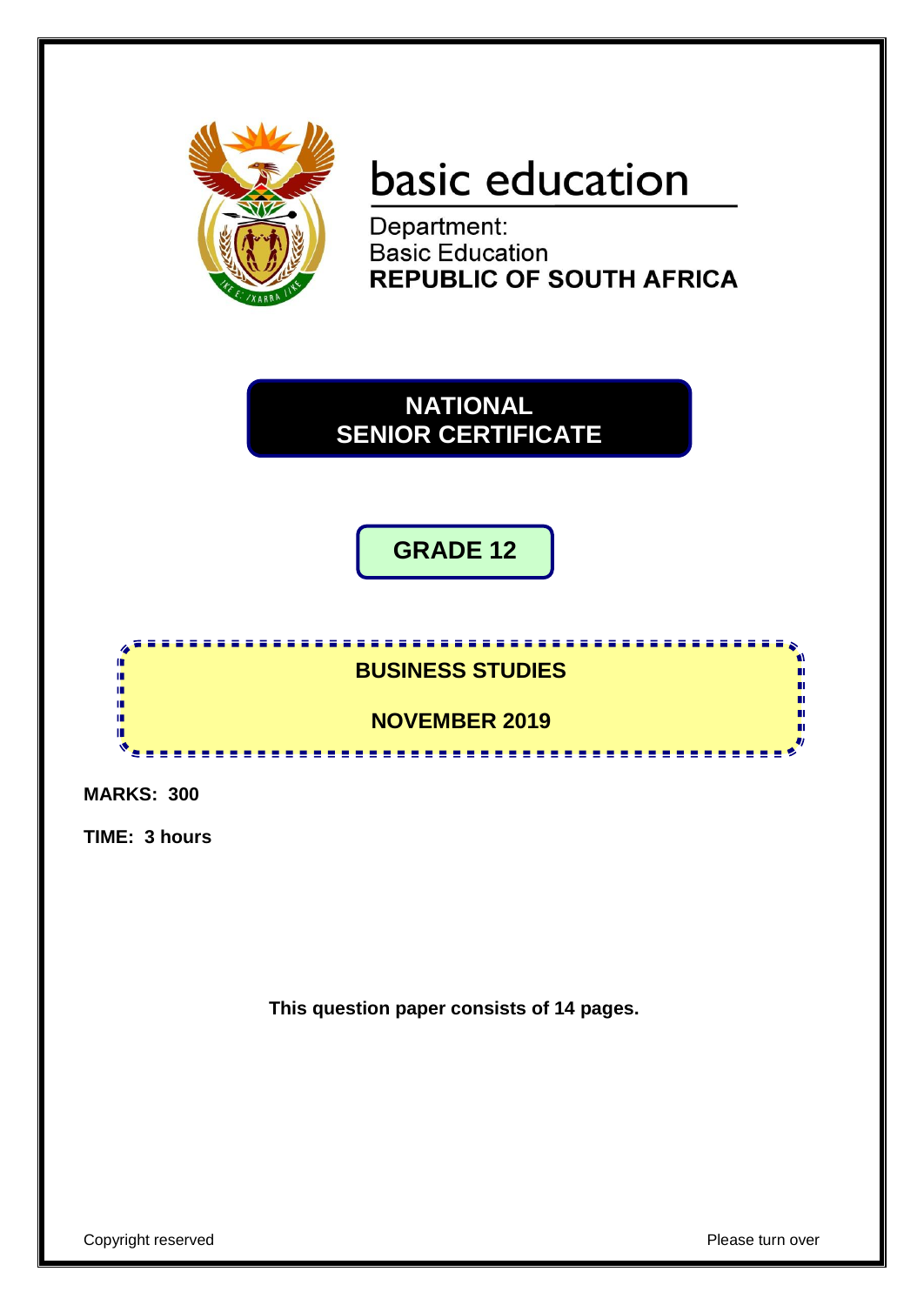# **INSTRUCTIONS AND INFORMATION**

Read the following instructions carefully before answering the questions.

1. This question paper consists of THREE sections and covers all FOUR main topics.

SECTION A: SECTION B: SECTION C: **COMPULSORY** Consists of FIVE questions Answer any THREE of the five questions in this section. Consists of FOUR questions Answer any TWO of the four questions in this section.

2. Read the instructions for each question carefully and take particular note of what is required.

Note that ONLY the first THREE questions in SECTION B and the first TWO questions in SECTION C will be marked.

- 3. Number the answers correctly according to the numbering system used in this question paper. NO marks will be awarded for answers that are numbered incorrectly.
- 4. Except where other instructions are given, answers must be in full sentences.
- 5. Use the mark allocation and nature of each question to determine the length and depth of an answer.
- 6. Use the table below as a guide for mark and time allocation when answering each question.

| <b>SECTION</b>                                   | <b>QUESTION</b> | <b>MARKS</b> | <b>TIME</b><br>(minutes) |
|--------------------------------------------------|-----------------|--------------|--------------------------|
| A: Objective-type questions<br><b>COMPULSORY</b> | 1               | 40           | 30                       |
| <b>B:</b> FIVE direct/indirect-type              | $\overline{2}$  | 60           | 30                       |
| questions                                        | 3               | 60           | 30                       |
| <b>CHOICE:</b>                                   | 4               | 60           | 30                       |
| <b>Answer any THREE.</b>                         | 5               | 60           | 30                       |
|                                                  | 6               | 60           | 30                       |
|                                                  |                 |              |                          |
| C: FOUR essay-type questions                     | 7               | 40           | 30                       |
| <b>CHOICE:</b>                                   | 8               | 40           | 30                       |
| Answer any TWO.                                  | 9               | 40           | 30                       |
|                                                  | 10              | 40           | 30                       |
| TOTAL                                            |                 | 300          | 180                      |

- 7. Begin the answer to EACH question on a NEW page, e.g. QUESTION 1 new page, QUESTION 2 – new page.
- 8. You may use a non-programmable calculator.
- 9. Write neatly and legibly.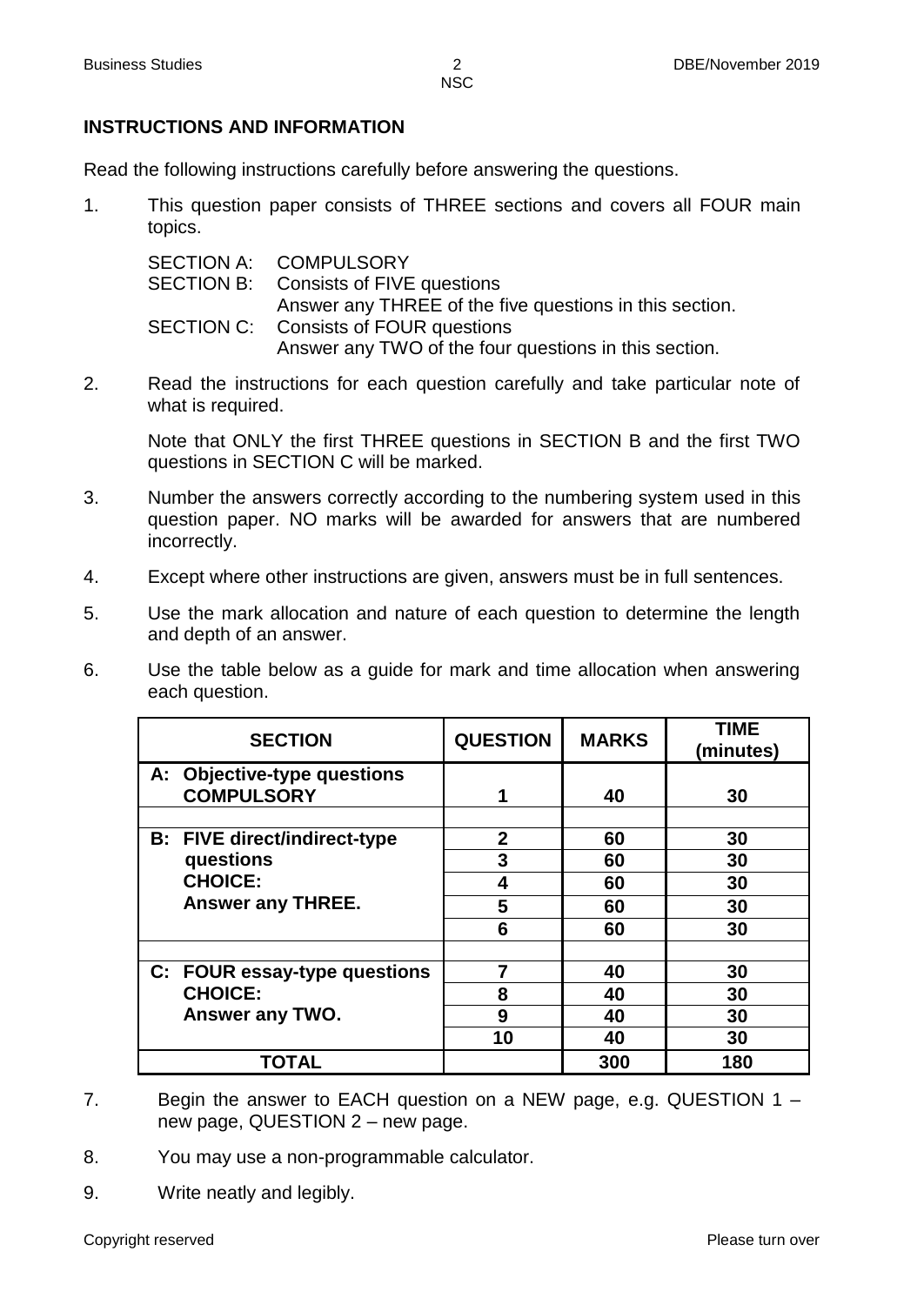# **SECTION A (COMPULSORY)**

#### **QUESTION 1**

- 1.1 Various options are provided as possible answers to the following questions. Choose the answer and write only the letter (A–D) next to the question numbers (1.1.1 to 1.1.10) in the ANSWER BOOK, e.g. 1.1.11 D.
	- 1.1.1 The aim of this Act is to protect consumers against unfair reckless lending by businesses:
		- A Consumer Protection Act (CPA), 2008 (Act 68 of 2008)
		- B Employment Equity Act (EEA), 1998 (Act 55 of 1998)
		- C National Credit Act (NCA), 2005 (Act 34 of 2005)
		- D Labour Relations Act (LRA), 1995 (Act 66 of 1995)
	- 1.1.2 Teddy Car Manufacturers implemented the … integration strategy when they bought Tail Motors Spares.
		- A horizontal
		- B intensive
		- C forward
		- D backward
	- 1.1.3 ABC Paints operate in the … sector as they specialise in the manufacturing of paint.
		- A secondary
		- B primary
		- C tertiary
		- D economic
	- 1.1.4 William, the manager of Eden Supermarket, applies the … leadership style when delegating tasks to followers without supervision.
		- A autocratic
		- B bureaucratic
		- C laissez-faire/free-reign
		- D charismatic
	- 1.1.5 The … company provides essential services such as water and electricity at reasonable prices.
		- A personal liability
		- B state-owned
		- C public
		- D private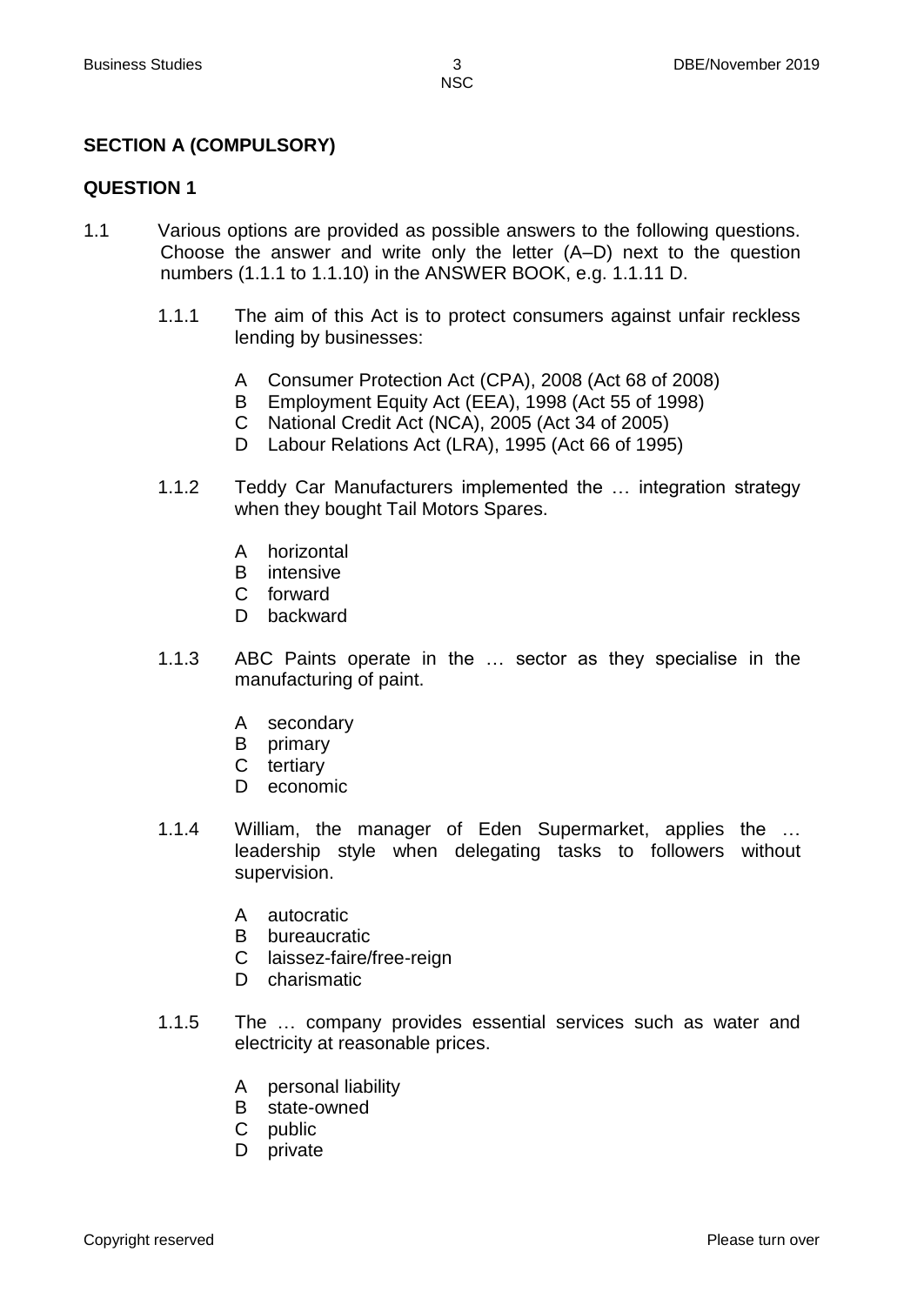- 
- 1.1.6 An example of a non-verbal presentation is information in the form of  $a$ /an  $\dots$ 
	- A written report.
	- B data projector.
	- C video conferencing.
	- D oral report.
- 1.1.7 This problem-solving technique requires each employee to first generate his/her own ideas and then share them with members:
	- A Brainstorming
	- B Force-field analysis
	- C Empty chair technique
	- D Nominal group technique
- 1.1.8 Goal Ltd contributes towards the well-being of their employees by …
	- A giving them the right to freedom of association.
	- B providing recreational facilities.
	- C allowing them longer break intervals despite tight deadlines.
	- D providing transport to all employees regardless of working hours.
- 1.1.9 The … function ensures reliable capturing and storing of data/ information.
	- A purchasing
	- B human resource
	- C administration
	- D production
- 1.1.10 The process of matching a new employee's skills and abilities with the requirements of a job is known as ...
	- A placement.
	- B selection.
	- C recruitment.
	-

D training.  $(10 \times 2)$   $(20)$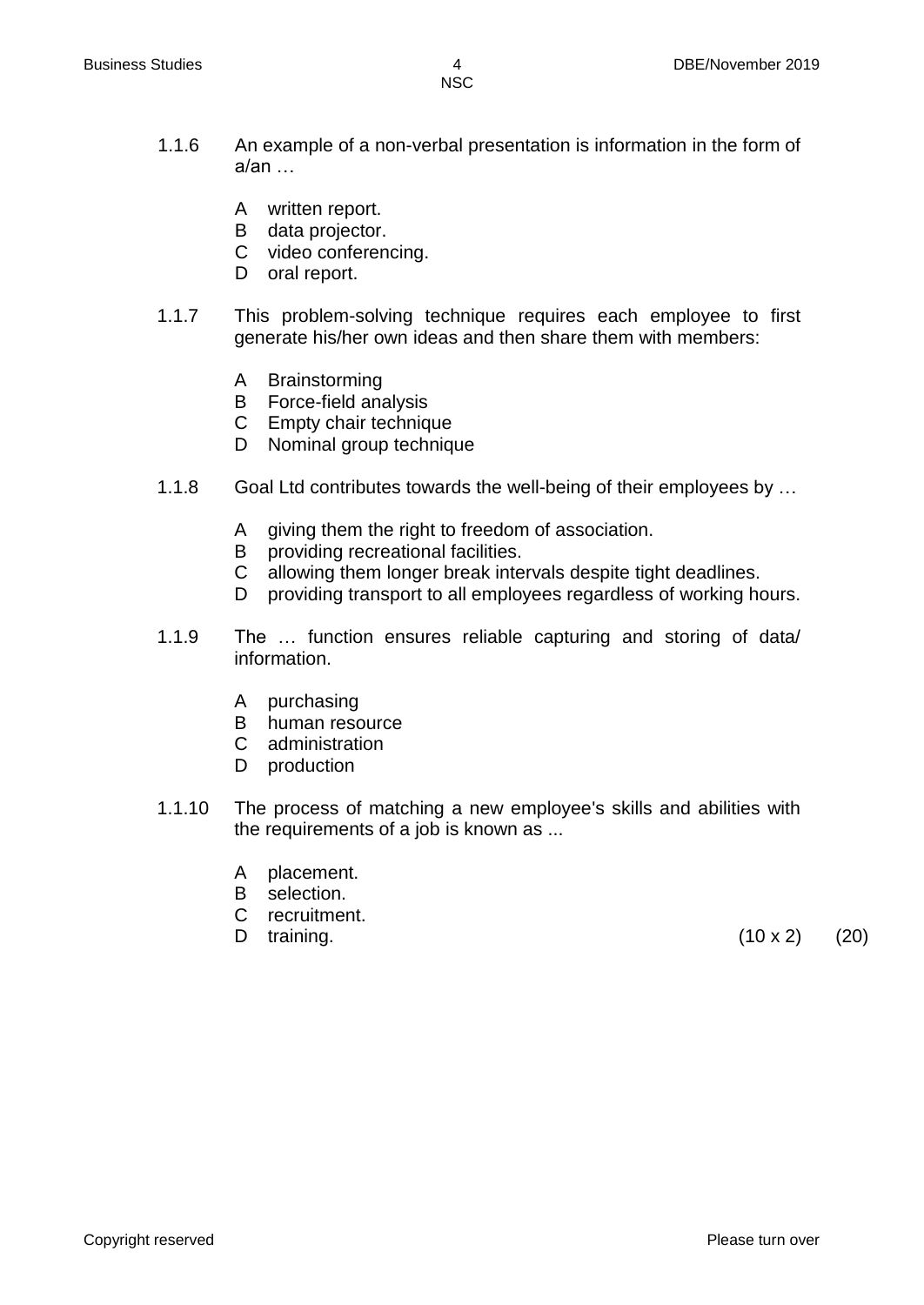1.2 Complete the following statements by using the words provided in the list below. Write only the word(s) next to the question numbers (1.2.1 to 1.2.5) in the ANSWER BOOK.

> simple interest; quality management; health and safety representative; one and a half of; recruitment; employer; compound interest; double; screening; quality

- 1.2.1 Ricky received … his normal rate of pay for working on a public holiday.
- 1.2.2 Thandeka earned … calculated on the principal amount and accumulated interest.
- 1.2.3 The responsibility of the … is to provide all the necessary equipment for workers to perform their duties in a favourable work environment.
- 1.2.4 The ability of goods/services to meet the specific needs of customers/clients, is known as …
- 1.2.5 Candidates' application forms are checked against the requirements of the job during the  $\ldots$  process. (5 x 2) (10)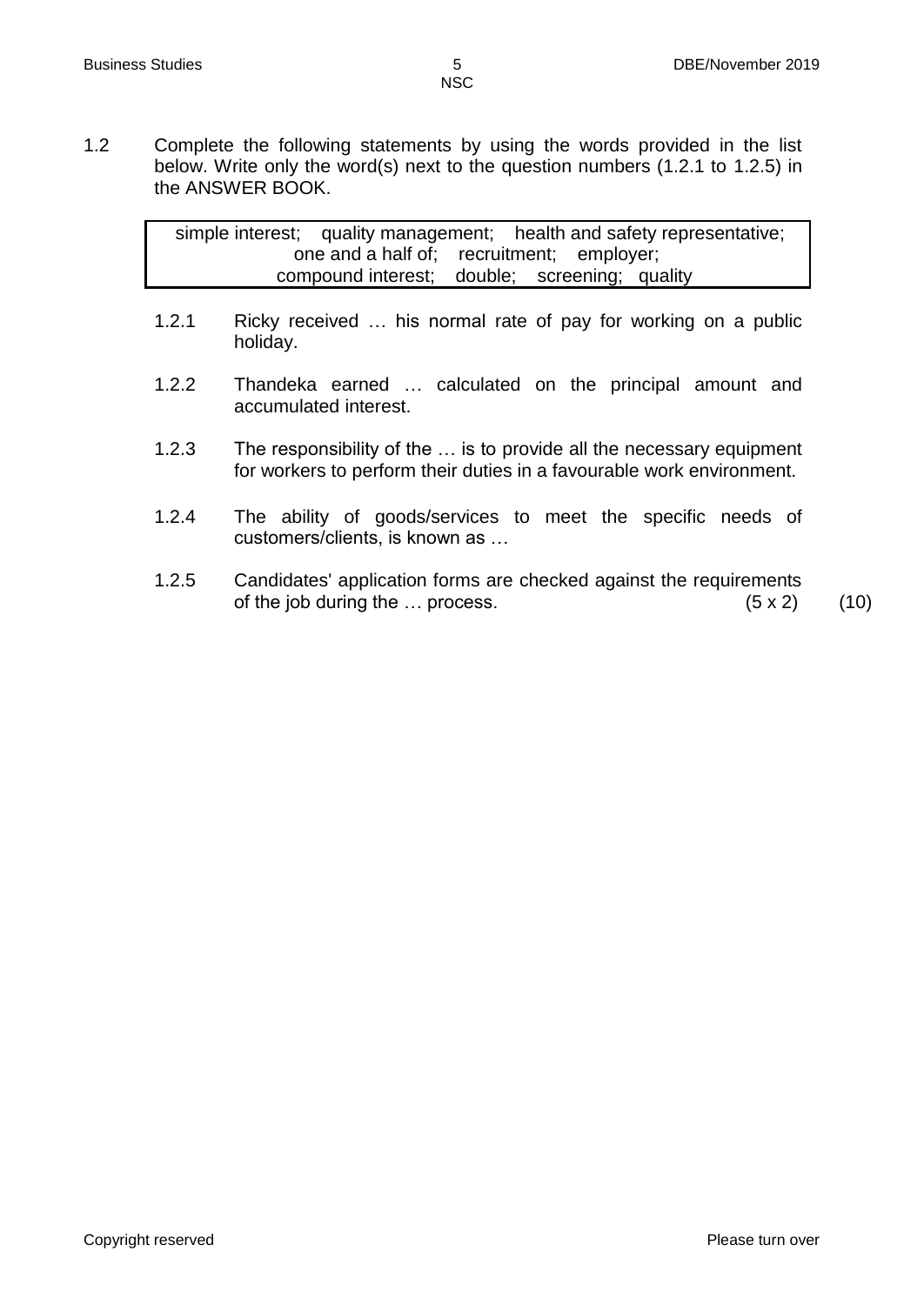1.3 Choose a description from COLUMN B that matches a term in COLUMN A. Write only the letter (A–J) next to the question numbers (1.3.1 to 1.3.5) in the ANSWER BOOK, e.g. 1.3.6 K.

|       | <b>COLUMN A</b>                                |             | <b>COLUMN B</b>                                                                     |
|-------|------------------------------------------------|-------------|-------------------------------------------------------------------------------------|
| 1.3.1 | <b>National Skills Development</b><br>Strategy | A           | applying the code of conduct of<br>a profession                                     |
| 1.3.2 | Insurable risk                                 | B           | provides for a system of credits<br>that learners receive when they                 |
| 1.3.3 | <b>Ethical behaviour</b>                       |             | complete learnerships                                                               |
| 1.3.4 | Decision-making                                | $\mathsf C$ | businesses may be insured<br>against losses from changes in                         |
| 1.3.5 | Piecemeal                                      |             | fashion and shoplifting                                                             |
|       |                                                | D           | workers are paid according to<br>the number of hours spent on a<br>task             |
|       |                                                | Е           | a group of people generate<br>alternative solutions and<br>critically evaluate them |
|       |                                                | F           | provides career guidance and<br>training centres                                    |
|       |                                                | G           | a senior manager considers all<br>alternatives before choosing the<br>best solution |
|       |                                                | H           | businesses may be insured<br>against losses from theft and fire                     |
|       |                                                | I           | forms part of a code of conduct<br>to guide employees                               |
|       |                                                | J           | workers are paid according to<br>the number of items produced<br>$(F \vee f)$       |

 $(5 \times 2)$   $(10)$ 

# **TOTAL SECTION A: 40**

Copyright reserved **Please** turn over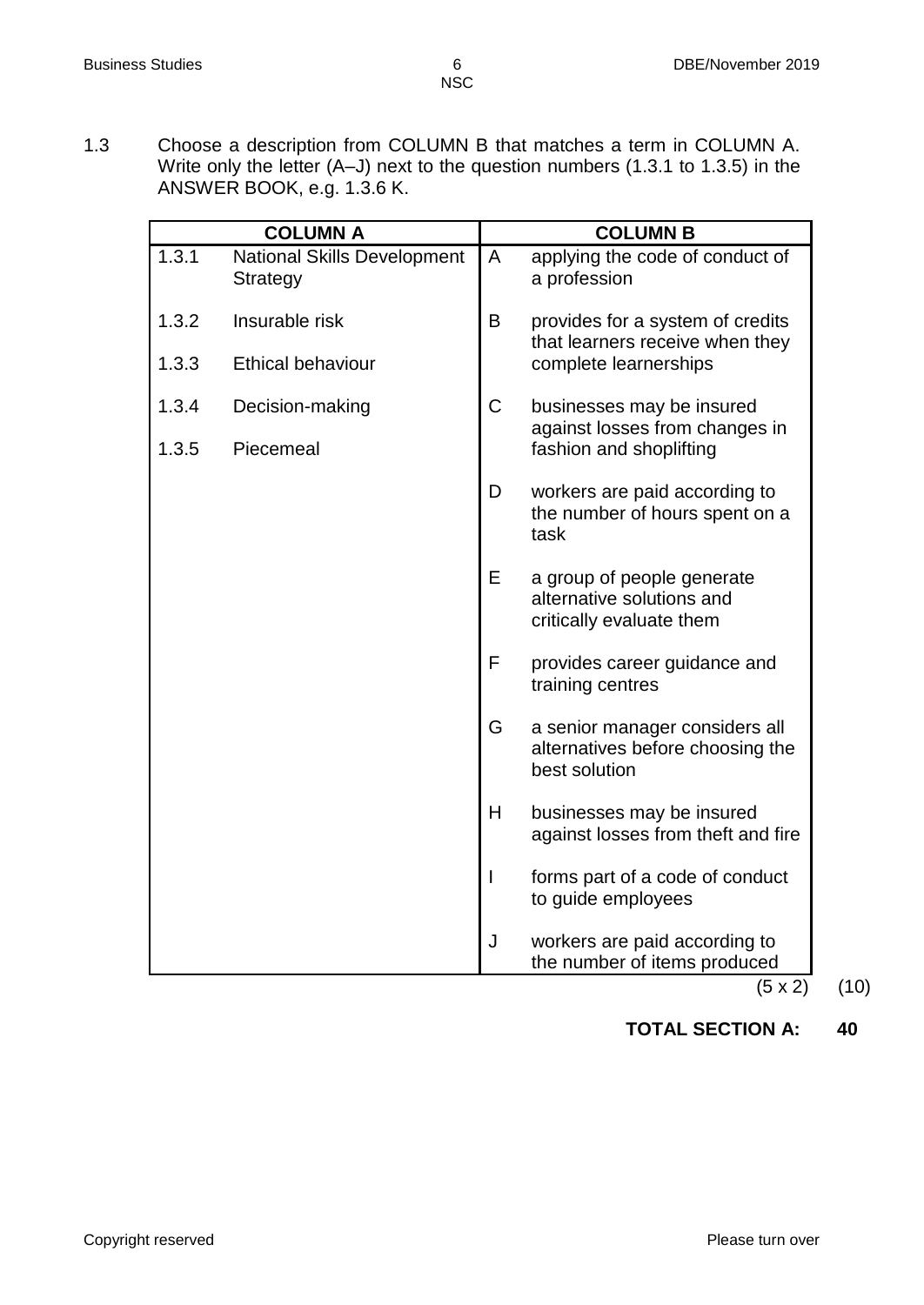# **SECTION B**

Answer ANY THREE questions in this section.

**NOTE:** Clearly indicate the QUESTION NUMBER of each question that you choose. The answer to EACH question must start on a NEW page, e.g. QUESTION 2 on a NEW page, QUESTION 3 on a NEW page.

# **QUESTION 2: BUSINESS ENVIRONMENTS**

- 2.1 Name THREE types of diversification strategies. (3)
- 2.2 Outline the role of SETAs in supporting the Skills Development Act (SDA), 1998 (Act 97 of 1998). (8)
- 2.3 Identify the leave provision stipulated in the Basic Conditions of Employment Act (BCEA), 1997 (Act 75 of 1997) that Quick Shoe Manufacturers complied with in EACH statement below:
	- 2.3.1 Ruth, the secretary, was allowed to stay home for four consecutive months after her baby was born.
	- 2.3.2 Ashley, the supervisor, is entitled to take up to 21 days leave per year.
	- 2.3.3 John, the financial clerk, was given permission to take three to five days off work to attend to his sick mother.
	- 2.3.4 Zodwa, the production manager, brought a medical certificate for taking three days off to recover from flu. (8)
- 2.4 Explain the purpose of the Labour Relations Act (LRA), 1995 (Act 66 of 1995). (8)
- 2.5 Discuss any THREE consumer rights as stipulated in the Consumer Protection Act (CPA), 2008 (Act 68 of 2008). (9)
- 2.6 Read the scenario below and answer the questions that follow.

# **MEAT MARKET LTD**

Meat Market Ltd specialises in supplying fresh meat to customers. The company gave some of its shares to their previously disadvantaged employees. They were also offered learnership programmes.

- 2.6.1 Name the Act that Meat Market Ltd is complying with in the scenario above. (2)
- 2.6.2 Identify TWO pillars of the Act identified in QUESTION 2.6.1 that Meat Market Ltd implemented. Motivate your answer by quoting from the scenario above.

Use the table below as a GUIDE to answer QUESTION 2.6.2.

| <b>PILLARS</b> | <b>MOTIVATION</b> |                    |
|----------------|-------------------|--------------------|
|                |                   |                    |
|                |                   | $\mathcal{L}$<br>v |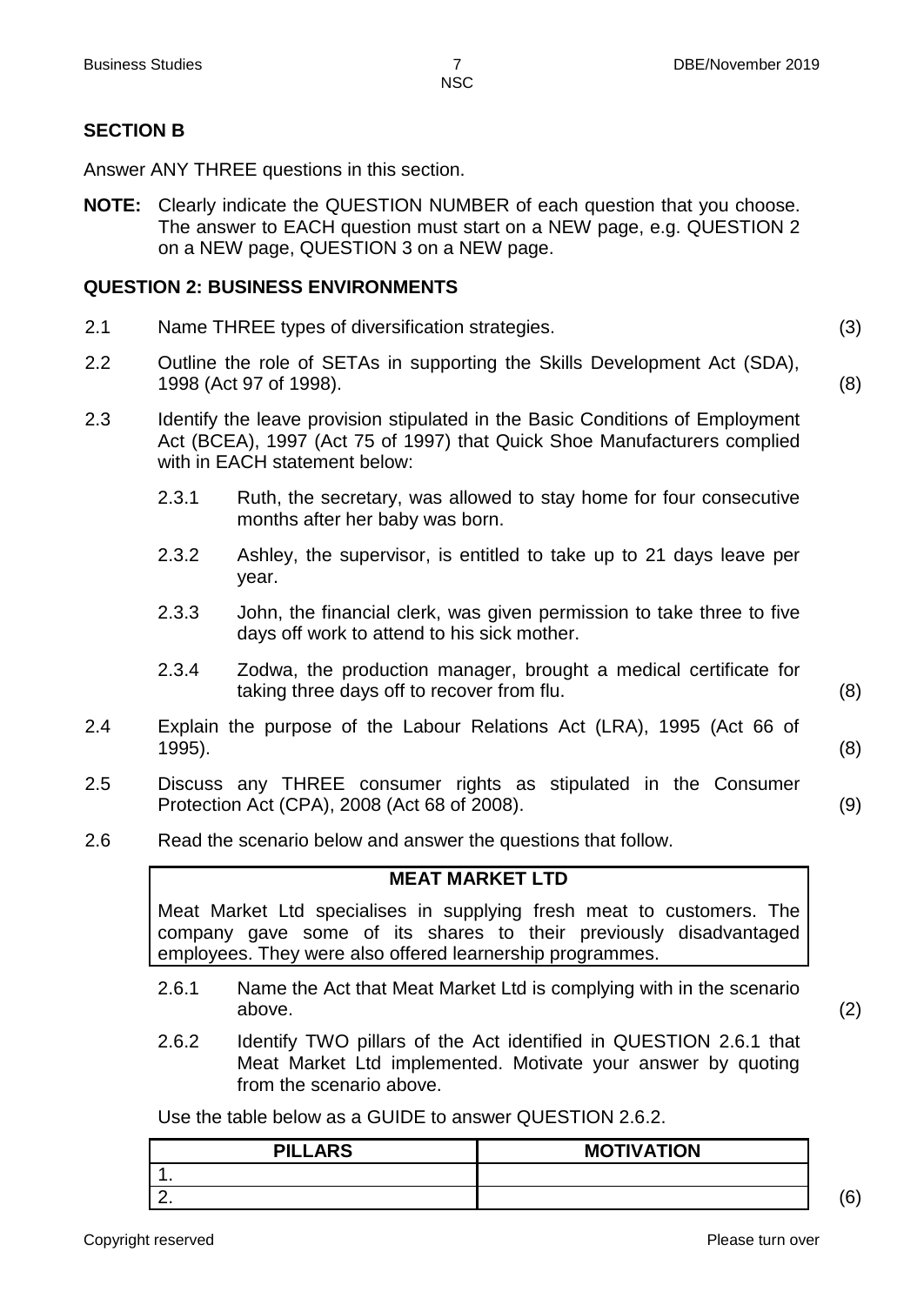2.7 Explain how the following PESTLE elements/factors may pose challenges to

- businesses: 2.7.1 Economic (4) 2.7.2 Social (4) 2.8 Suggest practical ways in which businesses may comply with the Employment Equity Act (EEA), 1998 (Act 55 of 1998). (8) **[60] QUESTION 3: BUSINESS VENTURES**
- 3.1 State FOUR types of preference shares. (4)
- 3.2 Outline the advantages of unit trusts as a form of investment. (8)
- 3.3 Read the scenario below and answer the questions that follow.

#### **MOUNTAIN HOTEL (MH)**

Sihle, the owner of Mountain Hotel, applies the democratic leadership style in managing his employees. He has a positive attitude and knows that there is always more to learn. Sihle models the behaviour that he wants to see in his followers.

- 3.3.1 Quote TWO roles of personal attitude in successful leadership displayed by Sihle in the scenario above. (2)
- 3.3.2 Advise Sihle on the impact of the democratic leadership style on MH as a business. (8)
- 3.4 Discuss the importance of insurance for businesses. (8)
- 3.5 Explain the following factors that may be considered when making investment decisions:
	- 3.5.1 Return on investment (4)
	- 3.5.2 Liquidity (4)
- 3.6 Read the scenario below and answer the questions that follow.

#### **TOP TRADERS (TT)**

Top Traders bought stock worth R400 000, but insured it for R300 000. A fire in the warehouse destroyed stock to the value of R60 000.

- 3.6.1 Name the insurance clause that is applicable to the scenario above. (2)
- 3.6.2 Calculate the amount that Top Traders will receive as compensation from the insurer. Show ALL calculations. (4)
- 3.7 Discuss the advantages of a non-profit company as a form of ownership. (8)
- 3.8 Advise businesses on how *management* and *legislation* could contribute to the success and/or failure of a public company. (8)

**[60]**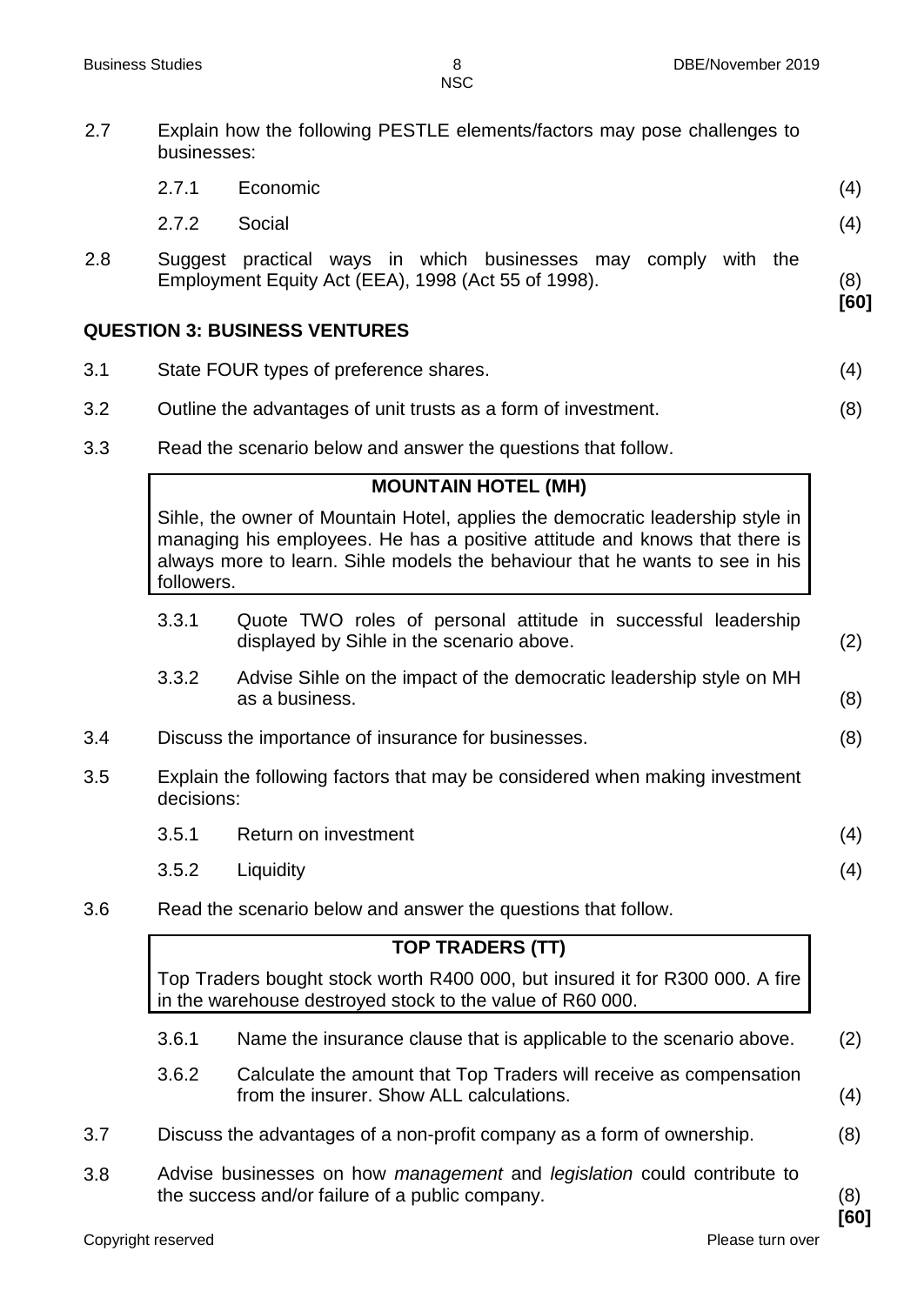#### **QUESTION 4: BUSINESS ROLES**

- 4.1 State FOUR steps in problem-solving. (4)
- 4.2 Elaborate on the roles of the health and safety representatives in protecting the workplace environment. (6)
- 4.3 Read the scenario below and answer the question that follows.

#### **NORMAN ACCOUNTING SERVICES (NAS)**

The management of Norman Accounting Services employs both males and females. They also encourage older employees to be mentors for young employees to develop their full potential.

Identify TWO diversity issues that are applicable to NAS. Motivate your answer by quoting from the scenario above.

Use the table below as a GUIDE to answer QUESTION 4.3.

| <b>DIVERSITY ISSUES</b> | <b>MOTIVATION</b> |  |
|-------------------------|-------------------|--|
|                         |                   |  |
|                         |                   |  |

- 4.4 Explain how businesses could apply the Delphi-technique to solve business problems. (8)
- 4.5 Discuss the advantages of creative thinking in the workplace. (6)
- 4.6 Read the scenario below and answer the questions that follow.

#### **JUNE TRADERS (JT)**

June Traders decided to invest their surplus profit in corporate social investments (CSI) projects. They invested in communities by donating school uniforms. Sporting facilities were also provided by JT to promote a healthy lifestyle.

- 4.6.1 Quote TWO ways in which JT contributed to the well-being of their communities. (2)
- 4.6.2 Discuss the impact of corporate social investment (CSI) on JT as a business. (6)
- 4.7 Explain how businesses can apply the King Code principles of *transparency* and *accountability* to improve their ethical business practices. (8)
- 4.8 Suggest ways in which businesses can deal with the following unethical/unprofessional business practices:
	- 4.8.1 Pricing of goods in rural areas (4)
	- 4.8.2 Abuse of work time (4)
- 4.9 Advise businesses on how they could promote the cultural rights of employees in the workplace. (6)

Copyright reserved **Please turn over the Copyright reserved** Please turn over

**[60]**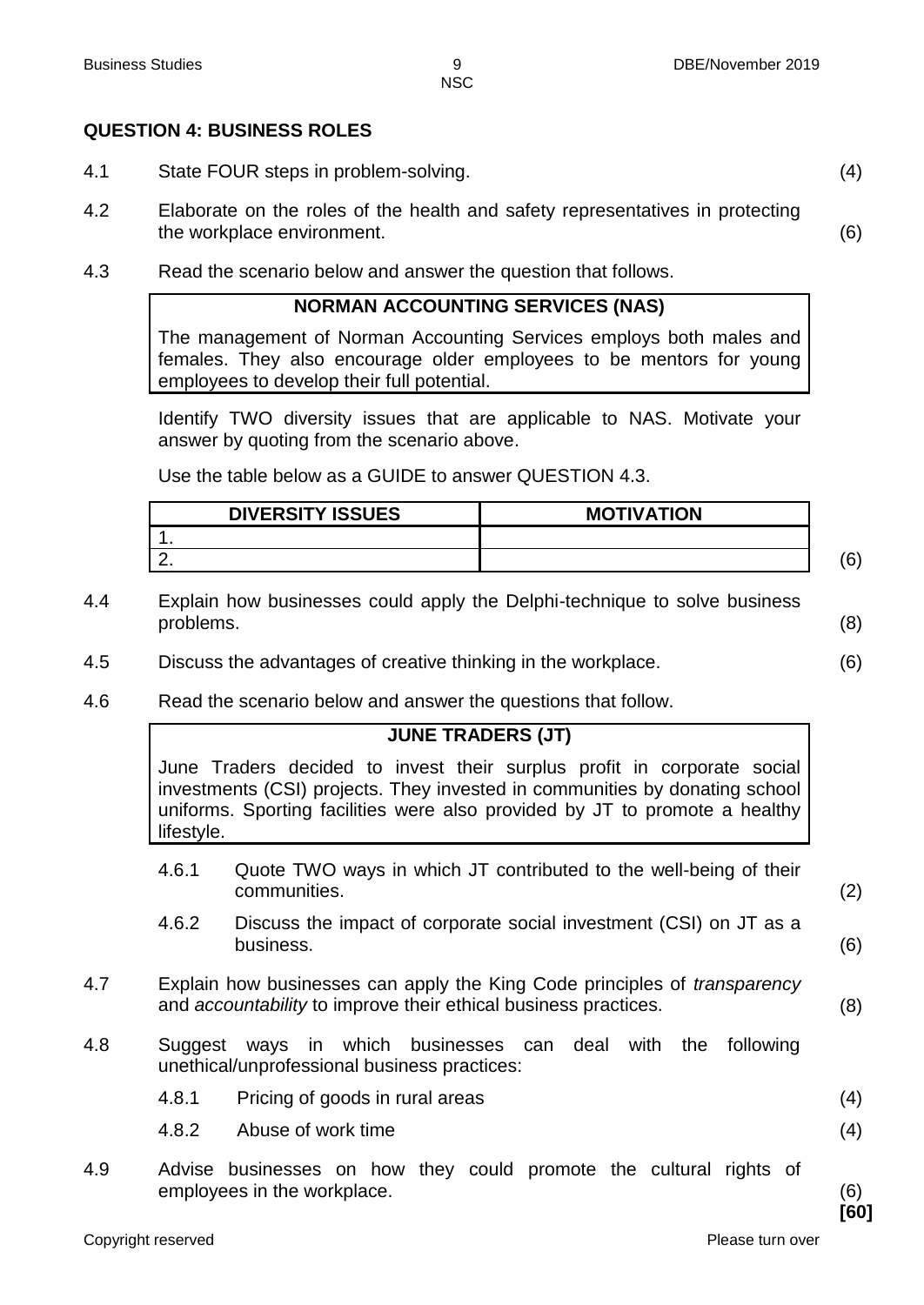# **QUESTION 5: BUSINESS OPERATIONS**

- 5.1 Name FOUR methods/sources of external recruitment. (4)
- 5.2 Read the scenario below and answer the questions that follow.

## **KHAN PRIVATE HOSPITAL (KPH)**

Khan Private Hospital has advertised a vacancy for a nurse. The advertisement includes the following aspects regarding the position:

- Applicants must have a diploma in nursing as a minimum requirement.
- Responsible for observing patients and giving medication.
- Two years' experience in nursing will be an advantage.
- Compiling daily reports on the progress of the patients.

The advertisement indicates that only shortlisted candidates will be contacted for an interview.

5.2.1 Quote TWO examples of job description and TWO examples of job specification in the scenario above.

Use the table below as a GUIDE to answer QUESTION 5.2.1.

| <b>JOB DESCRIPTION</b> | <b>JOB SPECIFICATION</b> |  |
|------------------------|--------------------------|--|
|                        |                          |  |
|                        | - -                      |  |

5.2.2 Explain the role of the interviewee/applicant during the interview. (8)

- 5.3 Discuss the implications of the Skills Development Act (SDA), 1998 (Act 97 of 1998) on the human resources function. (6)
- 5.4 Evaluate the impact of fringe benefits on businesses. (8)
- 5.5 Elaborate on the meaning of *quality performance.* (4)
- 5.6 Read the scenario below and answer the question that follows.

#### **PURPLE ENTERPRISE (PE)**

Purple Enterprise is a large retail business that provides a variety of products. They prepare their own accounting records to ensure accurate tax payments. PE responded quickly when one of their clients was not happy with their service.

Identify TWO business functions that are applicable to PE. Motivate your answer by quoting from the scenario above.

Use the table below as a GUIDE to answer QUESTION 5.6.

| <b>BUSINESS FUNCTIONS</b> | <b>MOTIVATION</b> |     |
|---------------------------|-------------------|-----|
|                           |                   |     |
|                           |                   | ۵١) |

5.7 Discuss the impact of TQM if poorly implemented by businesses. (8)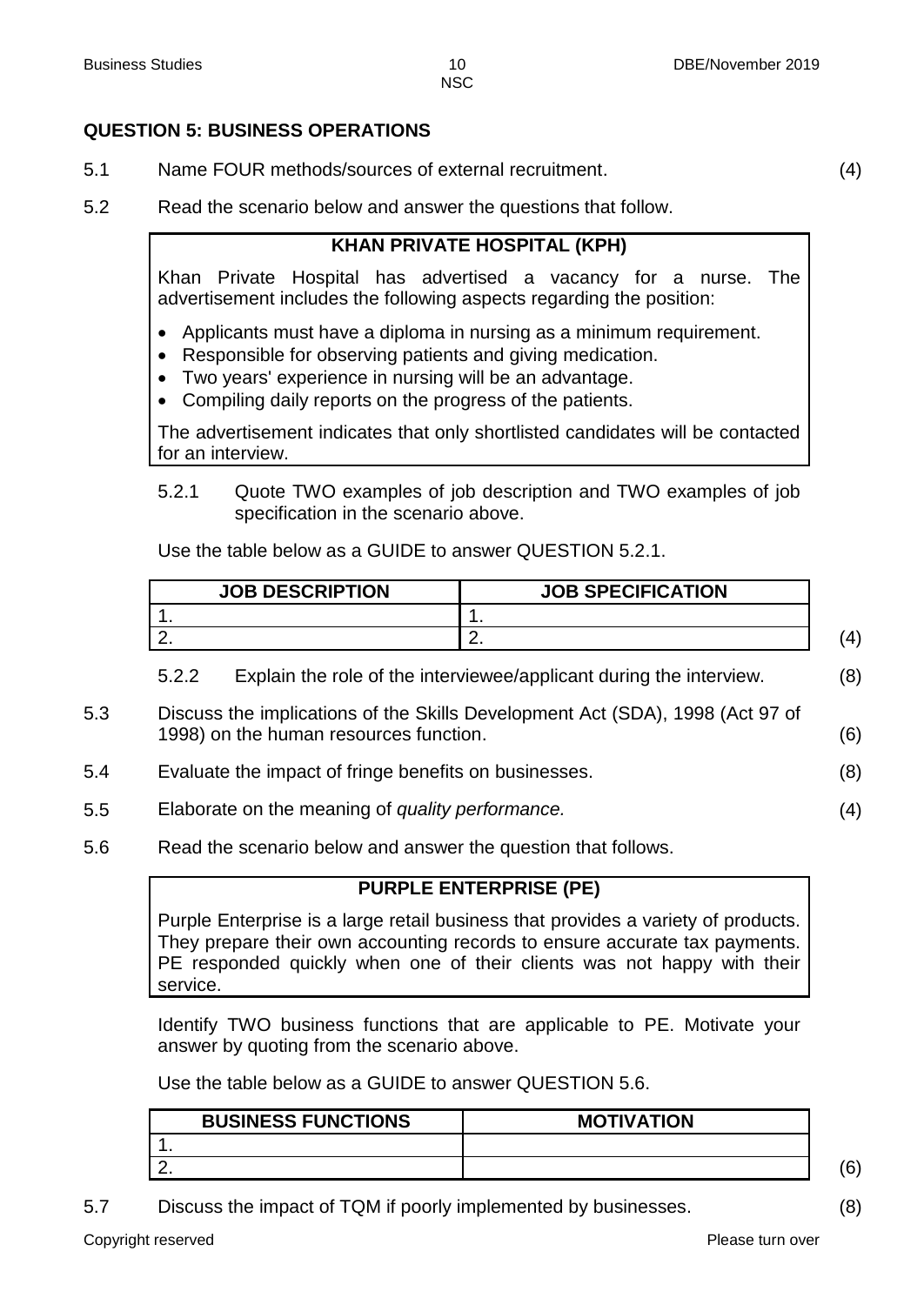**[60]**

**NSC** 

- 5.8 Explain the advantages of continuous improvement to processes and systems on large businesses. (6)
- 5.9 Recommend ways in which the quality of performance of the purchasing function could contribute to the success of the business. (6)

# **QUESTION 6: MISCELLANEOUS TOPICS**

#### **BUSINESS ENVIRONMENTS**

6.1 Name THREE types of business environments and state the extent of control businesses have over EACH of these environments.

Use the table below as a GUIDE to answer QUESTION 6.1.

| <b>BUSINESS ENVIRONMENTS</b> | <b>EXTENT OF CONTROL</b> |          |
|------------------------------|--------------------------|----------|
|                              |                          |          |
|                              |                          |          |
|                              |                          | 'ድነ<br>ν |

6.2 Read the scenario below and answer the questions that follow.

#### **LEGEND PROJECTS (LP)**

The management provided the Commissioner with false information regarding serious accidents that took place at Legend Projects. They also bribed one of their employees not to report injuries sustained while performing his/her duties.

- 6.2.1 Identify the Act that is applicable in the scenario above. (2)
- 6.2.2 Quote TWO actions that can be regarded as discriminatory according to the Act identified in QUESTION 6.2.1. (2)
- 6.2.3 Advise the management of LP on penalties they could face for non-compliance with the Act identified in QUESTION 6.2.1. (4)

#### **BUSINESS VENTURES**

- 6.3 Identify the types of business investment opportunities that were used by Prime Plumbers in EACH statement below:
	- 6.3.1 Prime Plumbers invested R50 000 for six months at 12% interest with a financial institution.
	- 6.3.2 Prime Plumbers received dividends for their portion of ownership in Blue Range Ltd. (4)
- 6.4 Outline the functions of the Johannesburg Securities Exchange Ltd (JSE). (6)
	-
- 6.5 Discuss the *situational leadership theory*. (6)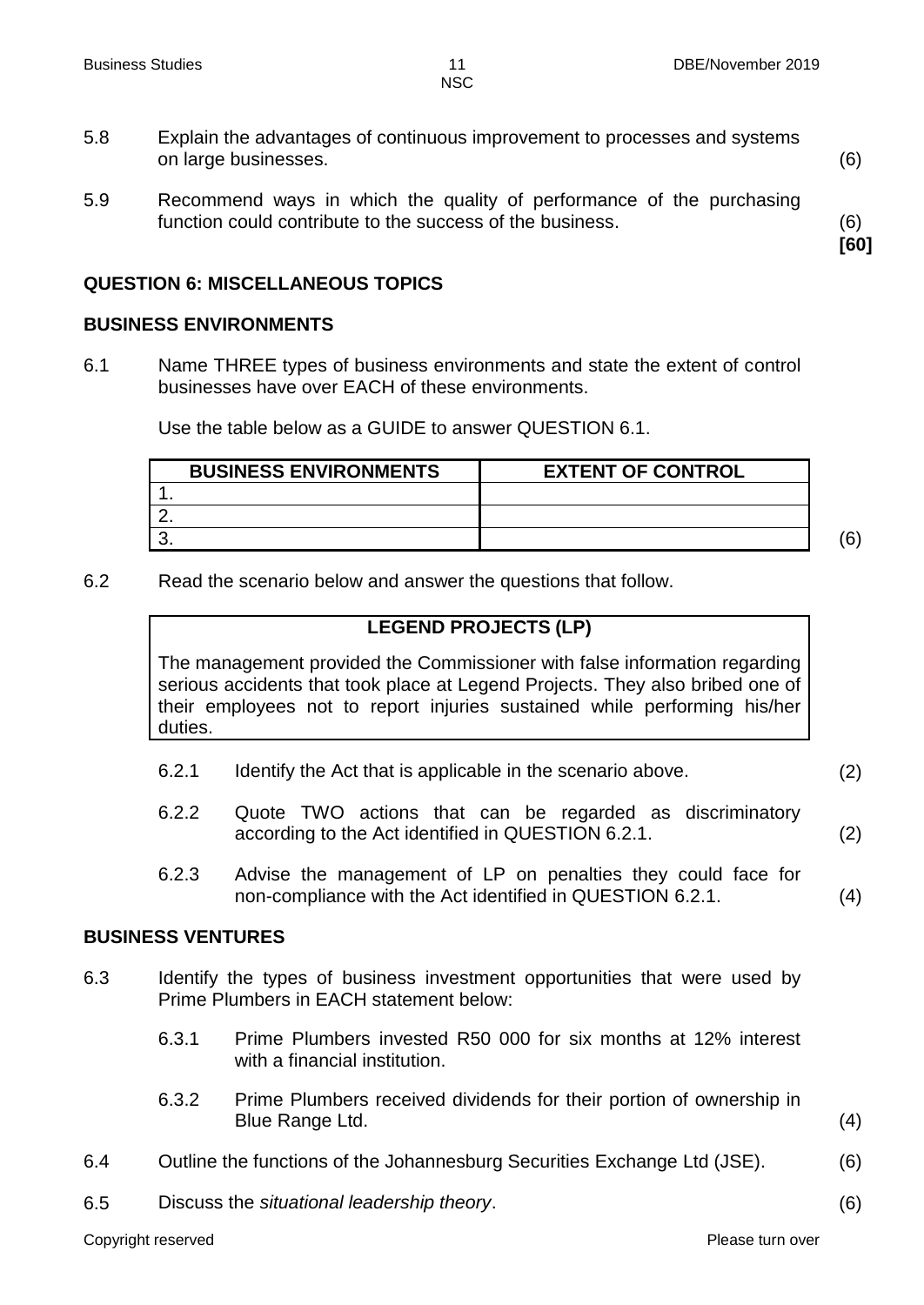#### **BUSINESS ROLES**

| 6.6 | State TWO criteria for successful team performance.                                                                   | (2) |
|-----|-----------------------------------------------------------------------------------------------------------------------|-----|
| 6.7 | Explain how businesses could deal with HIV/Aids as a socio-economic issue.                                            | (6) |
| 6.8 | Recommend ways in which businesses could create an environment that<br>stimulates creative thinking in the workplace. | (8) |
|     | <b>BUSINESS OPERATIONS</b>                                                                                            |     |
| 6.9 | Name any THREE steps of the PDCA model/cycle.                                                                         | (3) |

6.10 Read the scenario below and answer the questions that follow.

#### **SKY LTD**

Helen has been working for Sky Ltd for the past 30 years. The management terminated her employment contract when she reached the age of 65.

6.10.1 Identify the reason why Helen's employment contract was terminated. Motivate your answer by quoting from the scenario above. (3) 6.10.2 Explain other reasons for the termination of an employment contract. (4) 6.11 Discuss the purpose of induction as a human resources activity. (4) **[60]**

**TOTAL SECTION B: 180**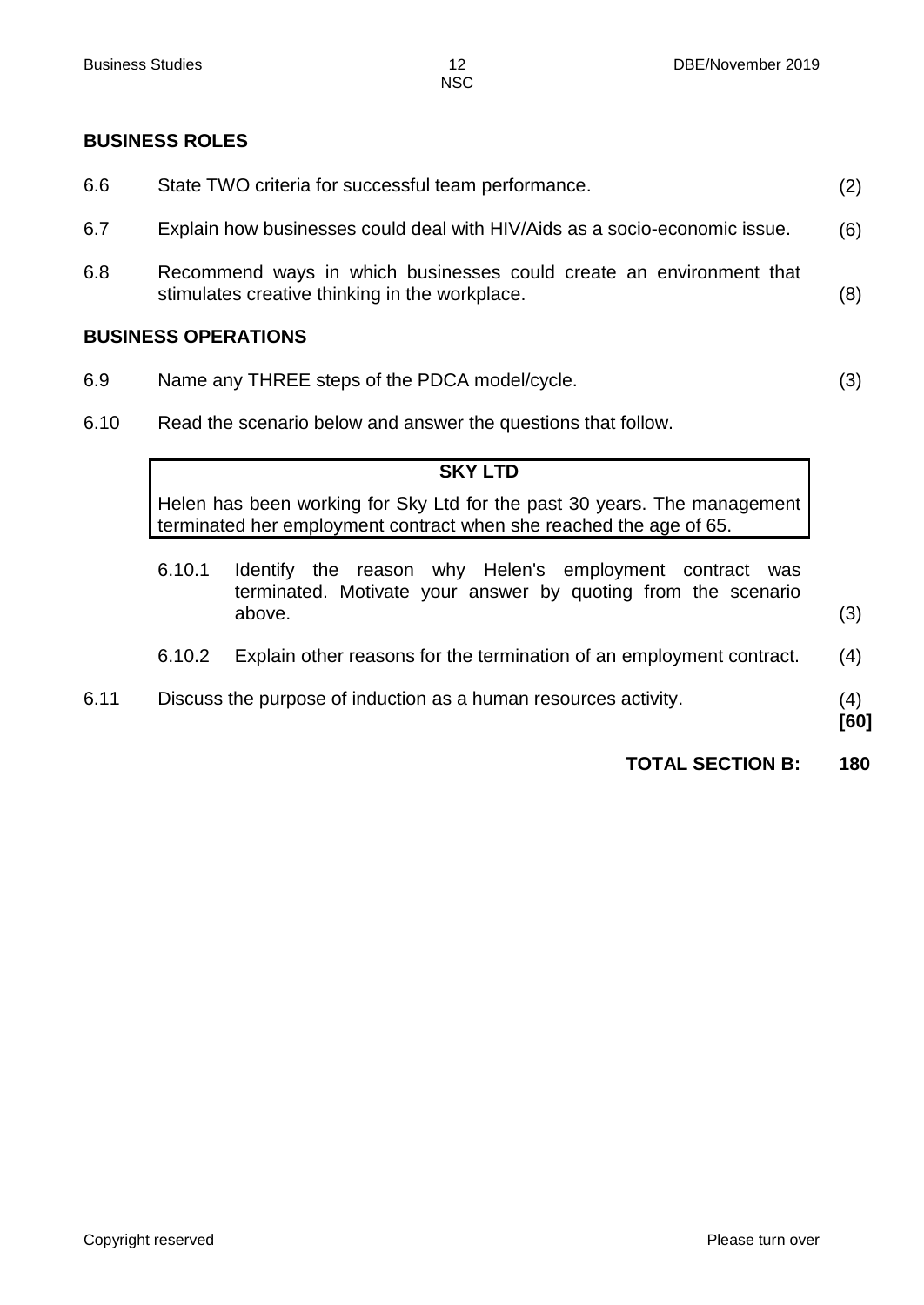# **SECTION C**

Answer ANY TWO questions in this section.

**NOTE:** Clearly indicate the QUESTION NUMBER of each question chosen. The answer to EACH question must start on a NEW page, e.g. QUESTION 7 on a NEW page, QUESTION 8 on a NEW page.

# **QUESTION 7: BUSINESS ENVIRONMENTS (BUSINESS STRATEGIES)**

Businesses realise the importance of the strategic management process when devising suitable business strategies. Some businesses maintain that Porter's Five Forces model plays an important role in remaining competitive in the market environment.

Write an essay on business strategies in which you include the following aspects:

- Describe the strategic management process.
- Discuss the THREE types of defensive strategies that businesses may use to address challenges in the macro environment
- Explain how businesses could apply Porter's Five Forces model to analyse the market environment.
- Advise businesses on the steps they should consider when evaluating strategies. **[40]**

# **QUESTION 8: BUSINESS VENTURES (PRESENTATION AND INSURANCE)**

Mr Meyer, a sales representative, planned to make a presentation on the principles of insurance. He decided to use a PowerPoint slideshow to enhance his presentation. However, the presentation was unsuccessful due to his inability to handle feedback in a professional manner.

Keeping the above scenario in mind, write an essay on presentation in which you include the following aspects:

- Outline the factors that Mr Meyer should consider during his presentation.
- Discuss any THREE principles of insurance.
- Evaluate the impact of a PowerPoint presentation.
- Advise Mr Meyer on how he can improve on his next presentation. **[40]**